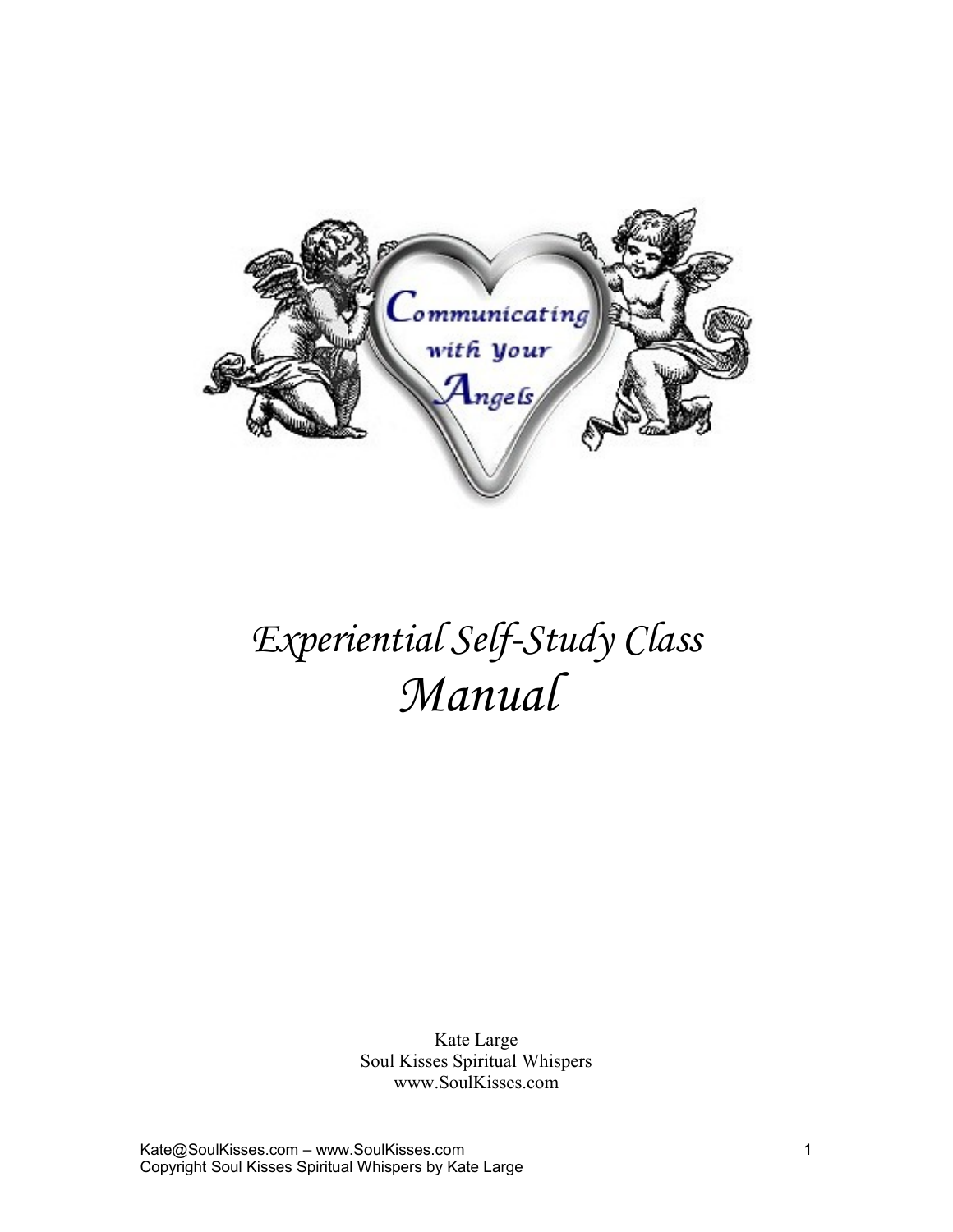## **Section ONE**

## **Introduction**

Welcome to the Communicating with your Angels class!

Notes:

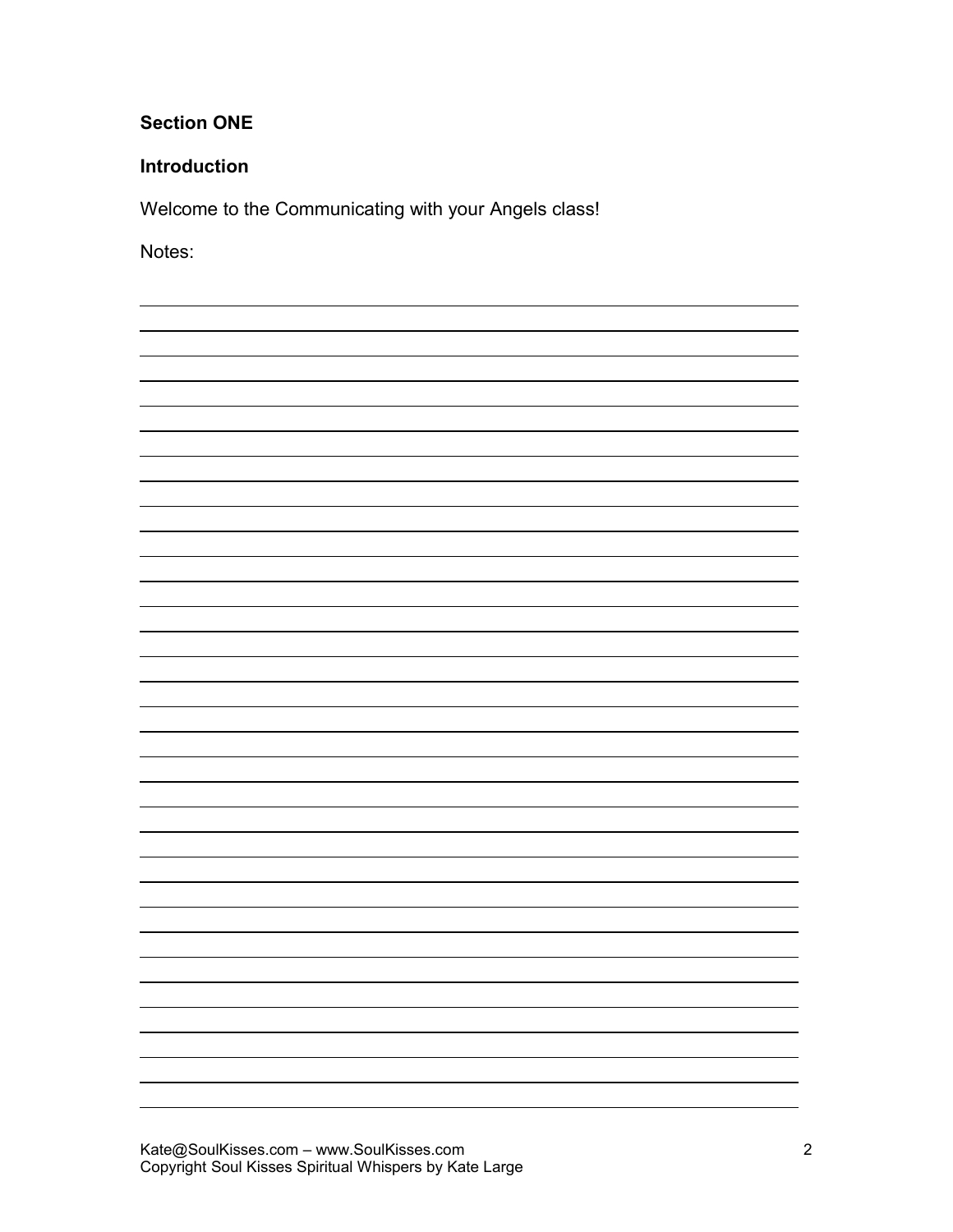## **Section TWO**

#### **Stepping into Our Connection**

#### **Beliefs:**

 $\overline{a}$  $\overline{a}$ 

 $\overline{a}$  $\overline{a}$ 

 $\overline{a}$  $\overline{a}$ 

 $\overline{a}$  $\overline{a}$  $\overline{a}$ 

 $\overline{a}$  $\overline{a}$ 

 $\overline{a}$  $\overline{a}$ 

 $\overline{a}$  $\overline{a}$ 

 $\overline{a}$ 

1. I believe we are each limitless spiritual beings experiencing a human existence.

<u> 1989 - Johann Barn, fransk politik (f. 1989)</u>

2. I believe we each have a God Part within.

3. I believe we each have free will and that free will prevents the angels from interfering in our lives.

4. I believe before we are born we gather with a group of angels, guides and teachers of the angelic realm who agree to help us throughout our human existence – I refer to them as our angelic entourage or crowd of angels.

5. I believe that in every moment of our lives this crowd of angelic beings is with us to help us when we ask and comfort us as spiritual beings.

<u> 1989 - Johann Stoff, Amerikaansk politiker († 1908)</u>

#### **Who are the angels?**

Angels are

Guides and teachers are

The key to connecting with the angelic realm is \_\_\_\_\_\_\_\_\_\_\_\_\_\_\_\_\_\_\_\_\_\_\_\_\_\_\_\_\_\_\_\_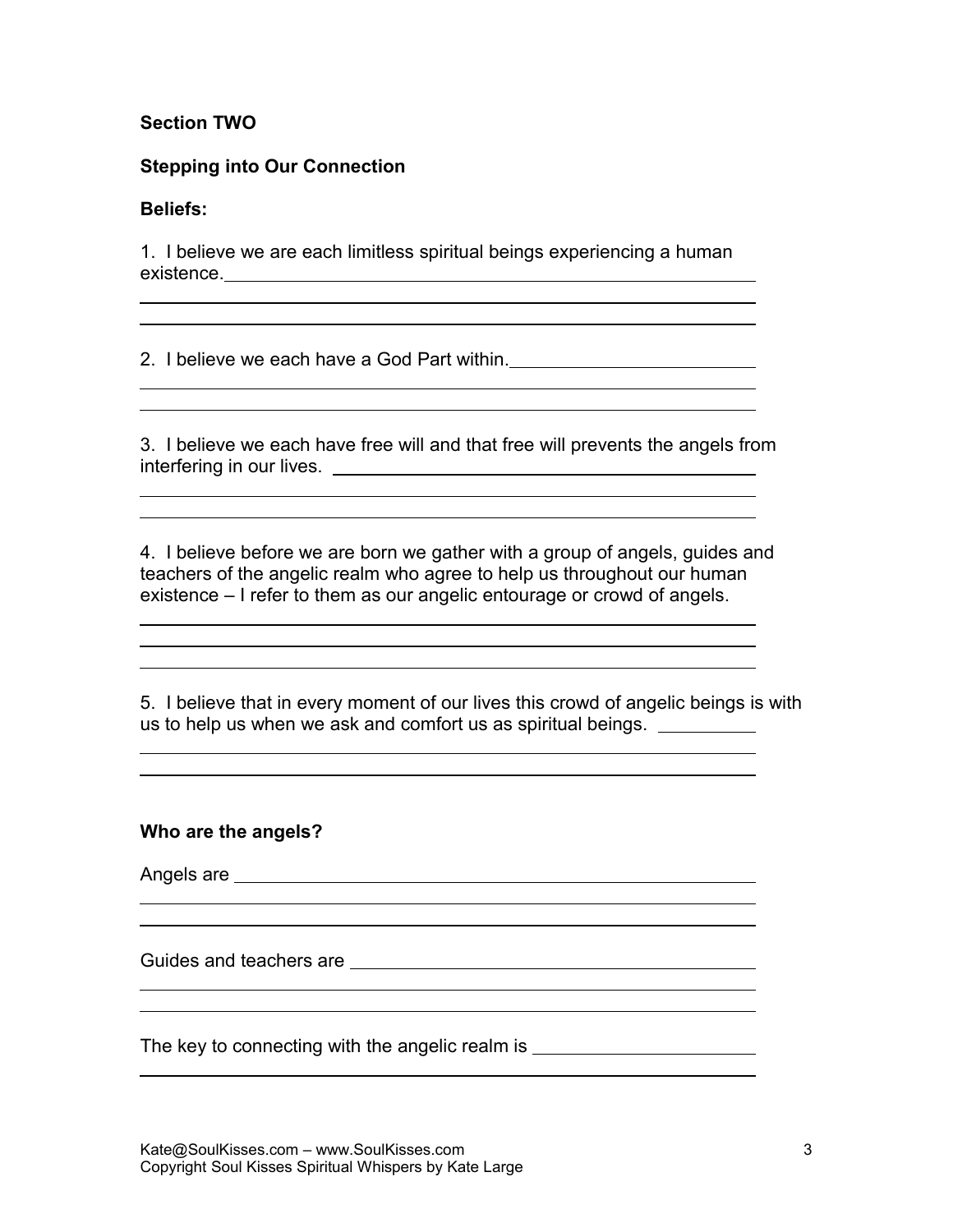#### **Why Communicate with Angels?**

Our angels have ONLY our highest good at heart: to help us make decisions to produce the highest possible outcome.

How do angels see us?

 $\overline{a}$  $\overline{a}$ 

 $\overline{a}$  $\overline{a}$  $\overline{a}$ 

 $\overline{a}$ 

 $\overline{a}$  $\overline{a}$  $\overline{a}$ 

 $\overline{a}$ 

 $\overline{a}$  $\overline{a}$ 

 $\overline{a}$ 

What do I do if I get a message that is negative or fearful?

God helps those who help themselves. How can I help myself? \_\_\_\_\_\_\_\_\_\_\_\_\_\_\_\_\_\_\_\_

#### **Our Mission**

What is our mission here on Mother Earth? Letture and the matter of the matter of the matter of the matter of the matter of the matter of the matter of the matter of the matter of the matter of the matter of the matter of

#### **Distracted Concentration**

What is "distracted concentration?

What are you doing when your brain is in "distracted concentration" and the angels communicate with you?<br>
angels communicate with you?

#### **Mind Chatter**

Do our angels communicate with us all the time?<br><u>Do our angels communicate with us all the time?</u>

What is an "imagination moment of love source?" \_\_\_\_\_\_\_\_\_\_\_\_\_\_\_\_\_\_\_\_\_\_\_\_\_\_\_\_\_\_\_\_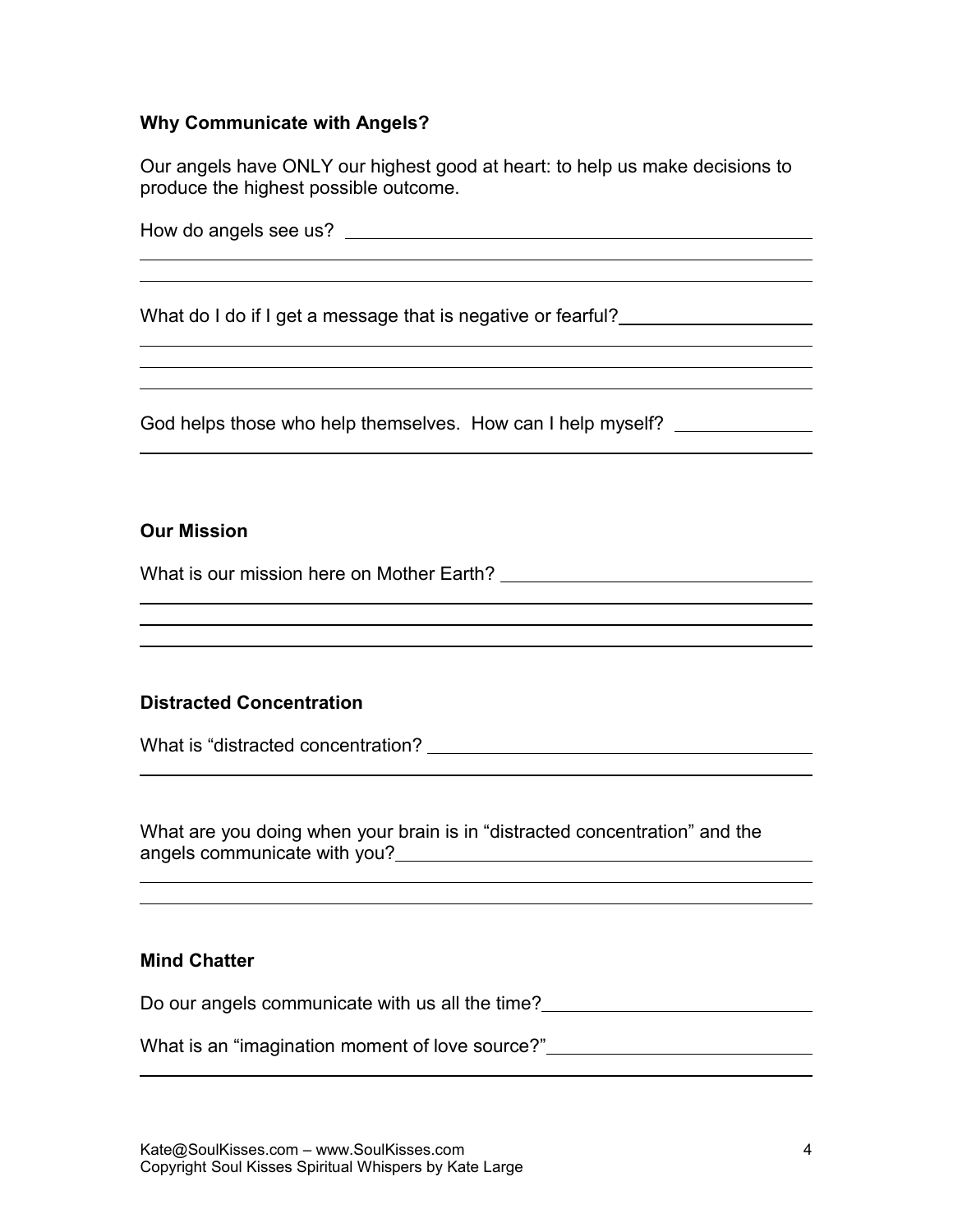| <b>The Four Clairs</b>                                                                                                                                                                                                                                                              |  |
|-------------------------------------------------------------------------------------------------------------------------------------------------------------------------------------------------------------------------------------------------------------------------------------|--|
| Four of the "clairs" are:                                                                                                                                                                                                                                                           |  |
|                                                                                                                                                                                                                                                                                     |  |
|                                                                                                                                                                                                                                                                                     |  |
|                                                                                                                                                                                                                                                                                     |  |
|                                                                                                                                                                                                                                                                                     |  |
| Working with our angels give us:                                                                                                                                                                                                                                                    |  |
|                                                                                                                                                                                                                                                                                     |  |
| ,我们也不能在这里的时候,我们也不能会在这里,我们也不能会在这里的时候,我们也不能会在这里的时候,我们也不能会在这里的时候,我们也不能会在这里的时候,我们也不能                                                                                                                                                                                                    |  |
| $\sim$ the "ears to hear" $\sqrt{2}$ and $\sqrt{2}$ and $\sqrt{2}$ and $\sqrt{2}$ and $\sqrt{2}$ and $\sqrt{2}$ and $\sqrt{2}$ and $\sqrt{2}$ and $\sqrt{2}$ and $\sqrt{2}$ and $\sqrt{2}$ and $\sqrt{2}$ and $\sqrt{2}$ and $\sqrt{2}$ and $\sqrt{2}$ and $\sqrt{2}$ and $\sqrt{2$ |  |
|                                                                                                                                                                                                                                                                                     |  |
|                                                                                                                                                                                                                                                                                     |  |
|                                                                                                                                                                                                                                                                                     |  |
| <b>Experiential Class Exercise</b>                                                                                                                                                                                                                                                  |  |
| <b>Name of your Angel</b>                                                                                                                                                                                                                                                           |  |
| Left shoulder: ___________________________________                                                                                                                                                                                                                                  |  |

Right shoulder: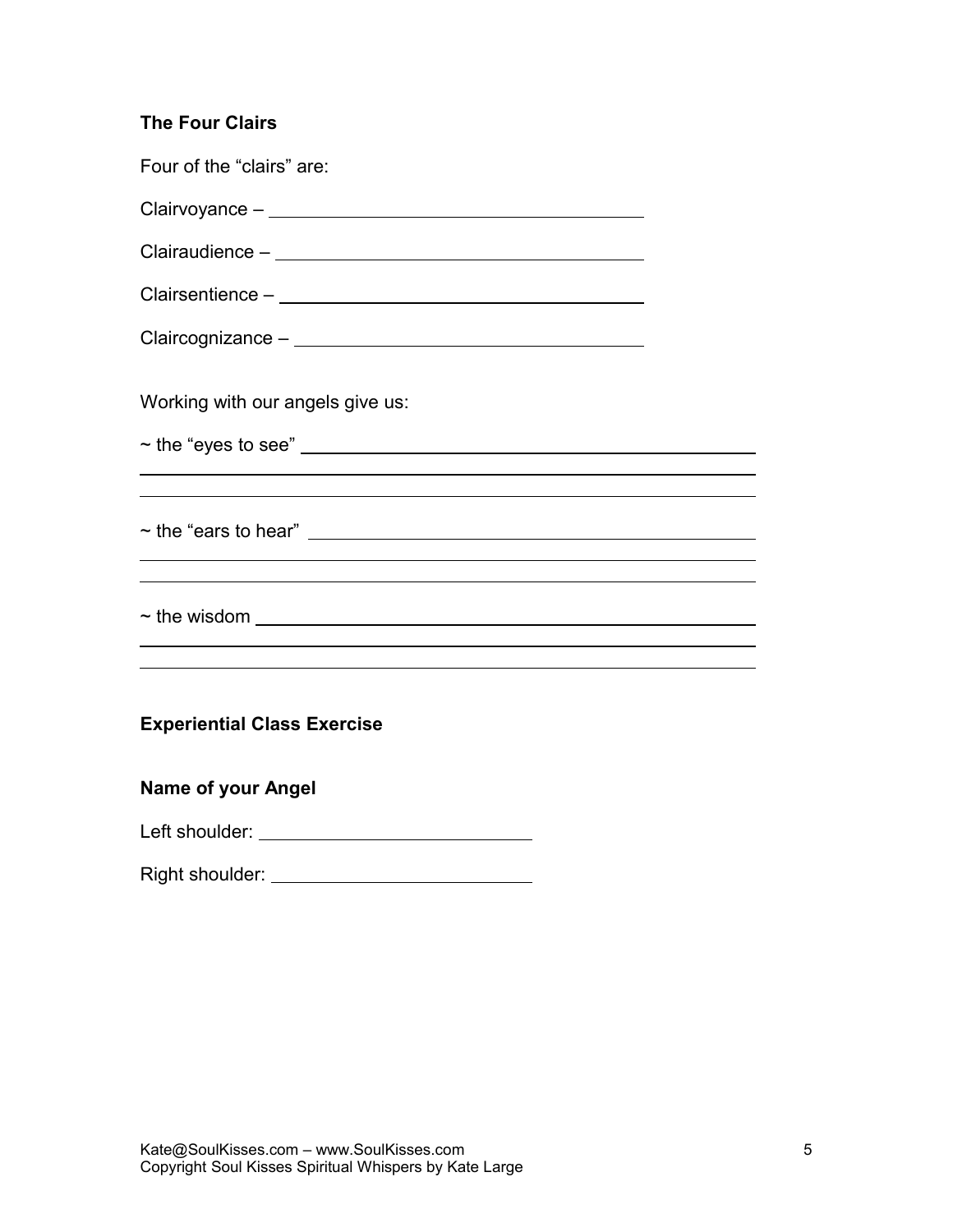## **Section THREE**

## **Angel Writing**

 $\overline{a}$ 

## **LOVE Meditation – Class Exercise**

Dear Angels, Land and Contract and Contract and Contract and Contract and Contract and Contract and Contract and Contract and Contract and Contract and Contract and Contract and Contract and Contract and Contract and Contr

| Dear |  |
|------|--|
|      |  |
|      |  |
|      |  |
|      |  |
|      |  |
|      |  |
|      |  |
|      |  |
|      |  |
|      |  |
|      |  |
|      |  |
|      |  |
|      |  |
|      |  |
|      |  |
|      |  |
|      |  |
|      |  |
|      |  |
|      |  |
|      |  |
|      |  |
|      |  |
|      |  |
|      |  |
|      |  |
|      |  |
|      |  |
|      |  |
|      |  |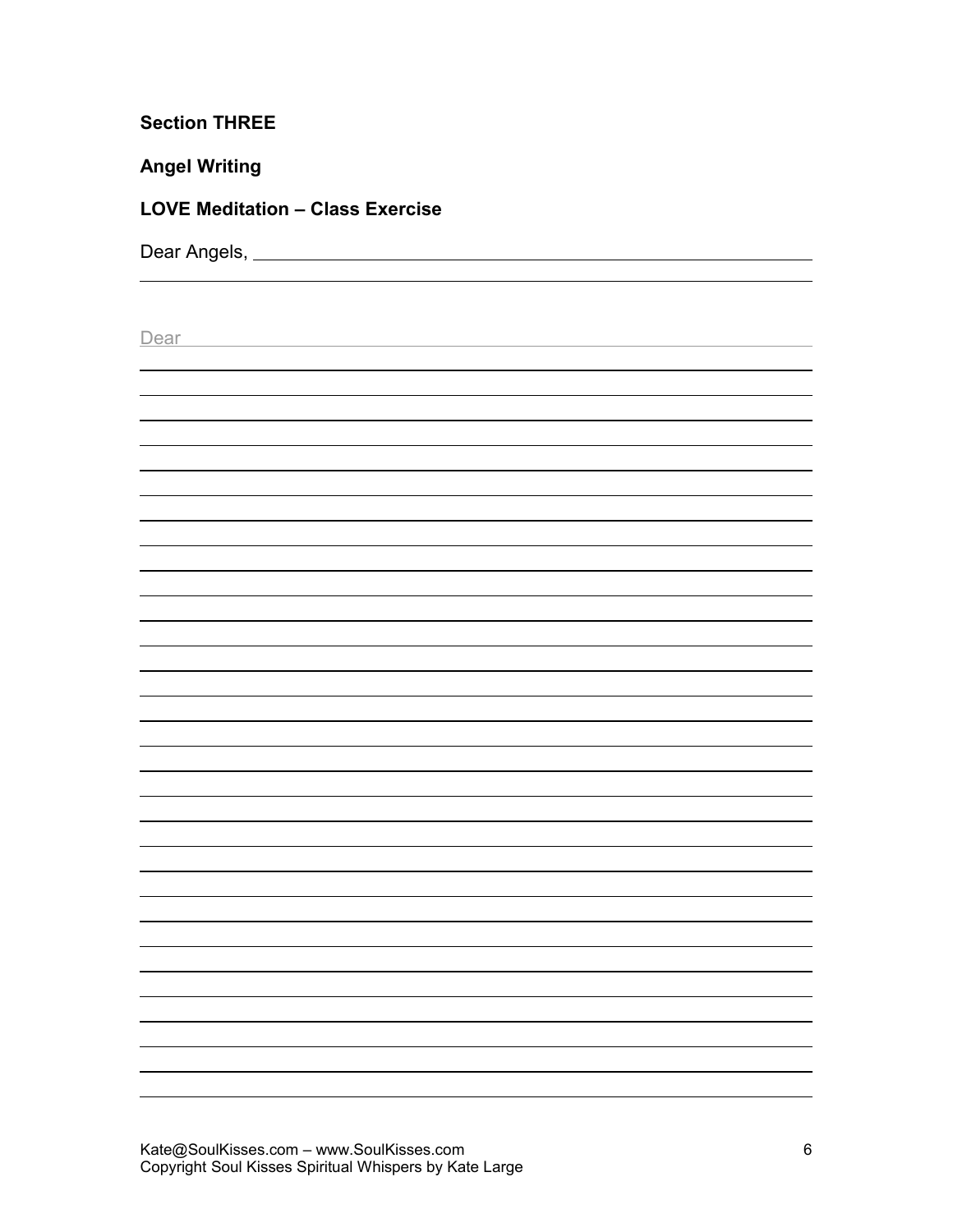## **Section FOUR**

| <b>Angel Journaling for Guidance</b>                                                                                                                                                                                                           |
|------------------------------------------------------------------------------------------------------------------------------------------------------------------------------------------------------------------------------------------------|
|                                                                                                                                                                                                                                                |
|                                                                                                                                                                                                                                                |
|                                                                                                                                                                                                                                                |
| Date: _____________________                                                                                                                                                                                                                    |
| Prayer: Father Mother God, Creator of All That is, I ask that only those of the<br>light be allowed to communicate with me. I ask you to help me open my heart to<br>heal this life situation, event or relationship.<br>In gratitude,<br>Amen |
| (or prayer of your choice)                                                                                                                                                                                                                     |
|                                                                                                                                                                                                                                                |
| <u> 1989 - Johann Stoff, amerikansk politiker (* 1908)</u><br><b>Amen</b>                                                                                                                                                                      |
| Life situation, event or relationship I wish to understand & heal:                                                                                                                                                                             |
|                                                                                                                                                                                                                                                |
|                                                                                                                                                                                                                                                |
| I anchor healing this resistance by writing: I'm willing to look deeply within to heal<br>this life situation, event or relationship from this SAFE place: _______________                                                                     |
|                                                                                                                                                                                                                                                |
| I step outside the emotions of this situation and ask: Angels, please show me<br>the root source of the pain/resistance I feel within me regarding this life situation,<br>event or relationship: _                                            |
|                                                                                                                                                                                                                                                |
|                                                                                                                                                                                                                                                |
|                                                                                                                                                                                                                                                |
|                                                                                                                                                                                                                                                |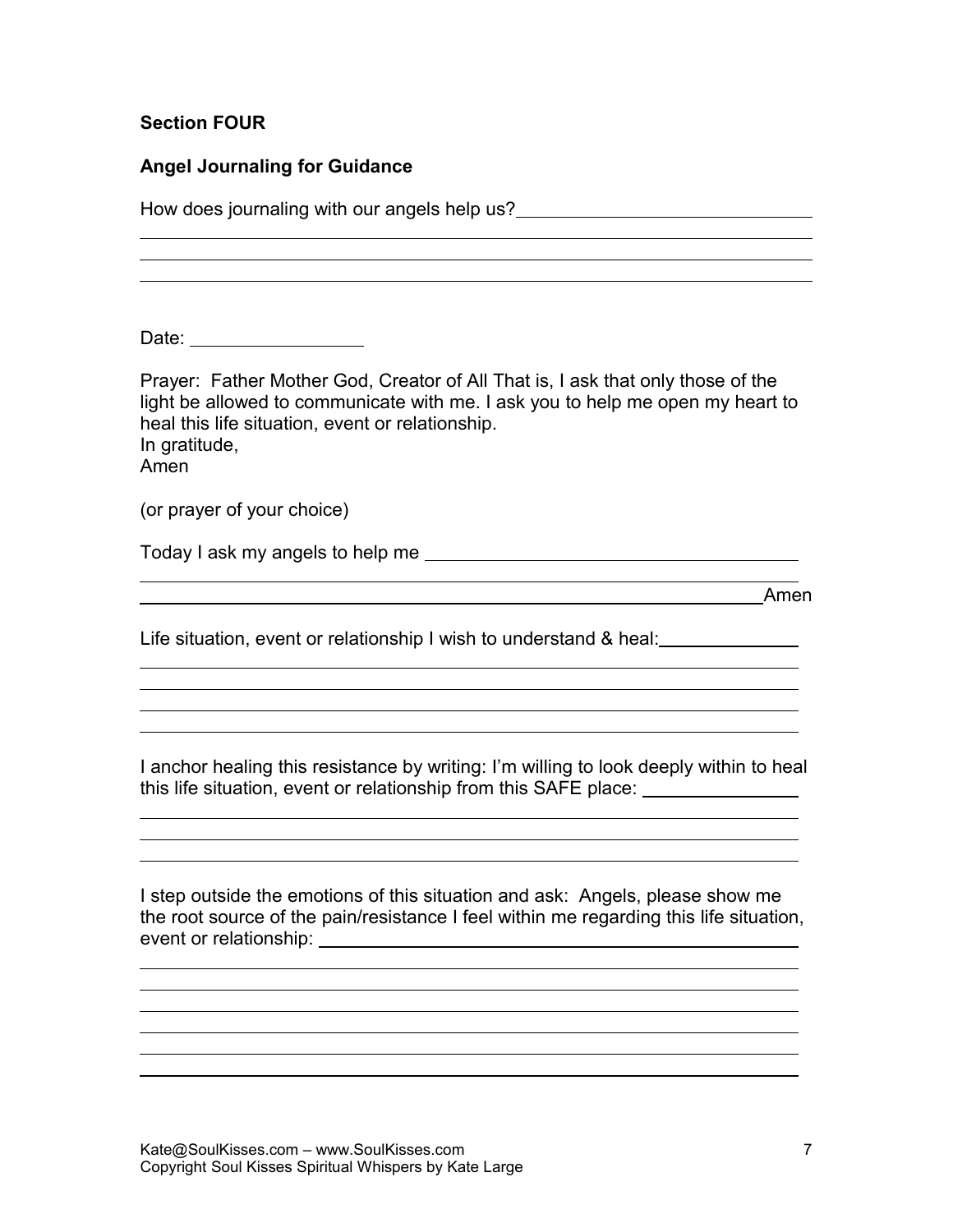Angels, please show me all life events that feed the energy of this resistance/fear:

 $\overline{a}$ 

 $\overline{a}$ 

 $\overline{a}$ 

 $\overline{a}$ 

Who was involved in my earliest experience with this energy of resistance?

I affirm my healing by writing: *I am safe now – I am in a safe place to heal this resistance*:

<u> 1989 - Johann Stein, marwolaethau a bhann an t-Amhain ann an t-Amhain an t-Amhain an t-Amhain an t-Amhain an </u>

<u> 1989 - Johann Barn, fransk politik (f. 1989)</u>

<u> 1989 - Johann Stoff, amerikansk politiker (d. 1989)</u>

<u> 1989 - Johann Stein, marwolaethau (b. 1989)</u>

Angels, please help me to disconnect from this wound of my heart, please show me the disconnection:

I forgive those involved, knowing forgiveness doesn't condone behavior. Forgiveness is a gift I give myself, disconnecting me from the pain of the experience: which is a set of the set of the set of the set of the set of the set of the set of the set of the set of the set of the set of the set of the set of the set of the set of the set of the set of the set of the s

I forgive myself for my part in the experience: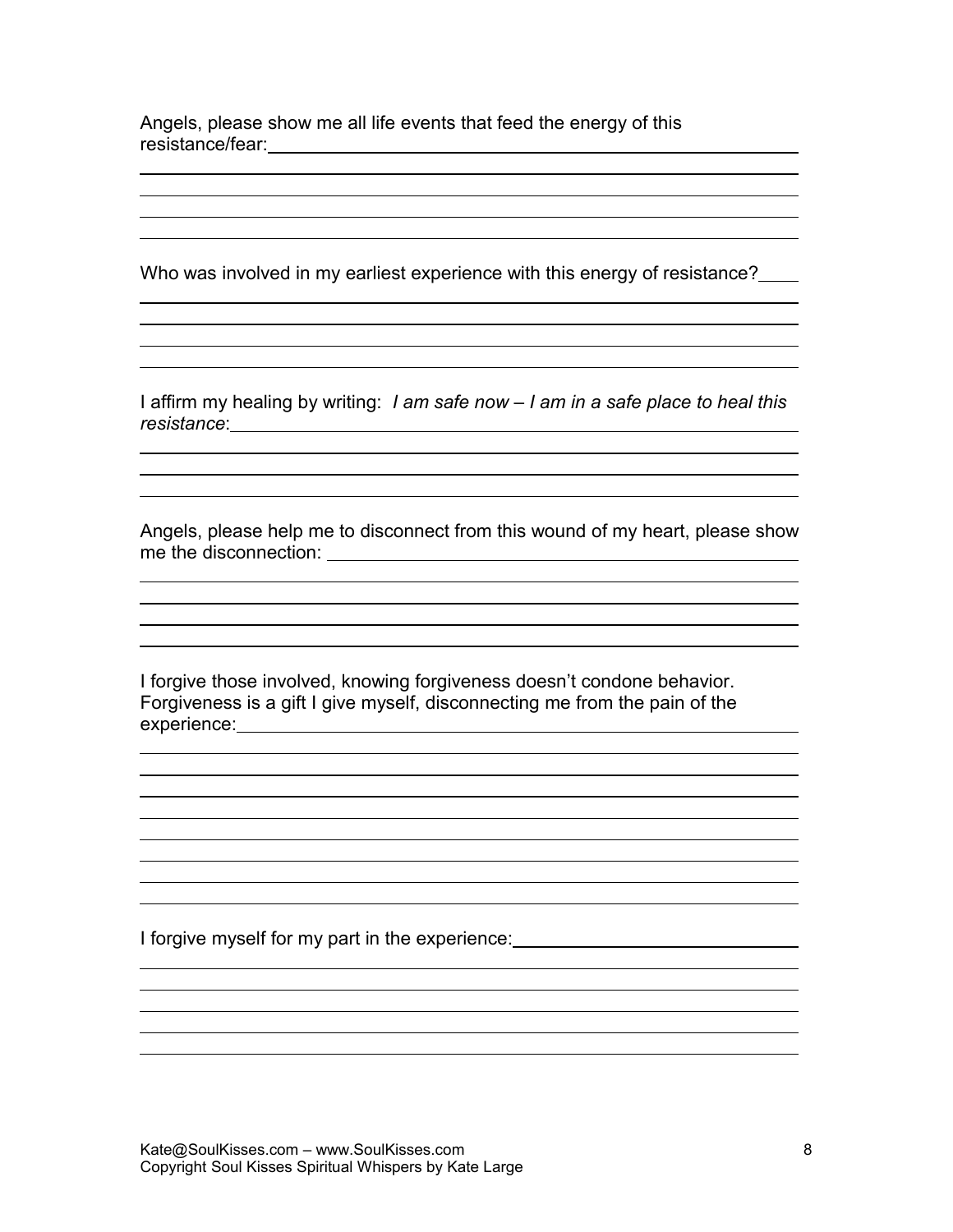I send love to myself and to others involved to heal the wound within my heart, shifting my energetic vibration to love source. I have changed within – my without reflects this change:

I am grateful for this healing experience. I embrace the gratitude:

 $\overline{a}$ 

Thank you, angels, for your help. I write about the experience: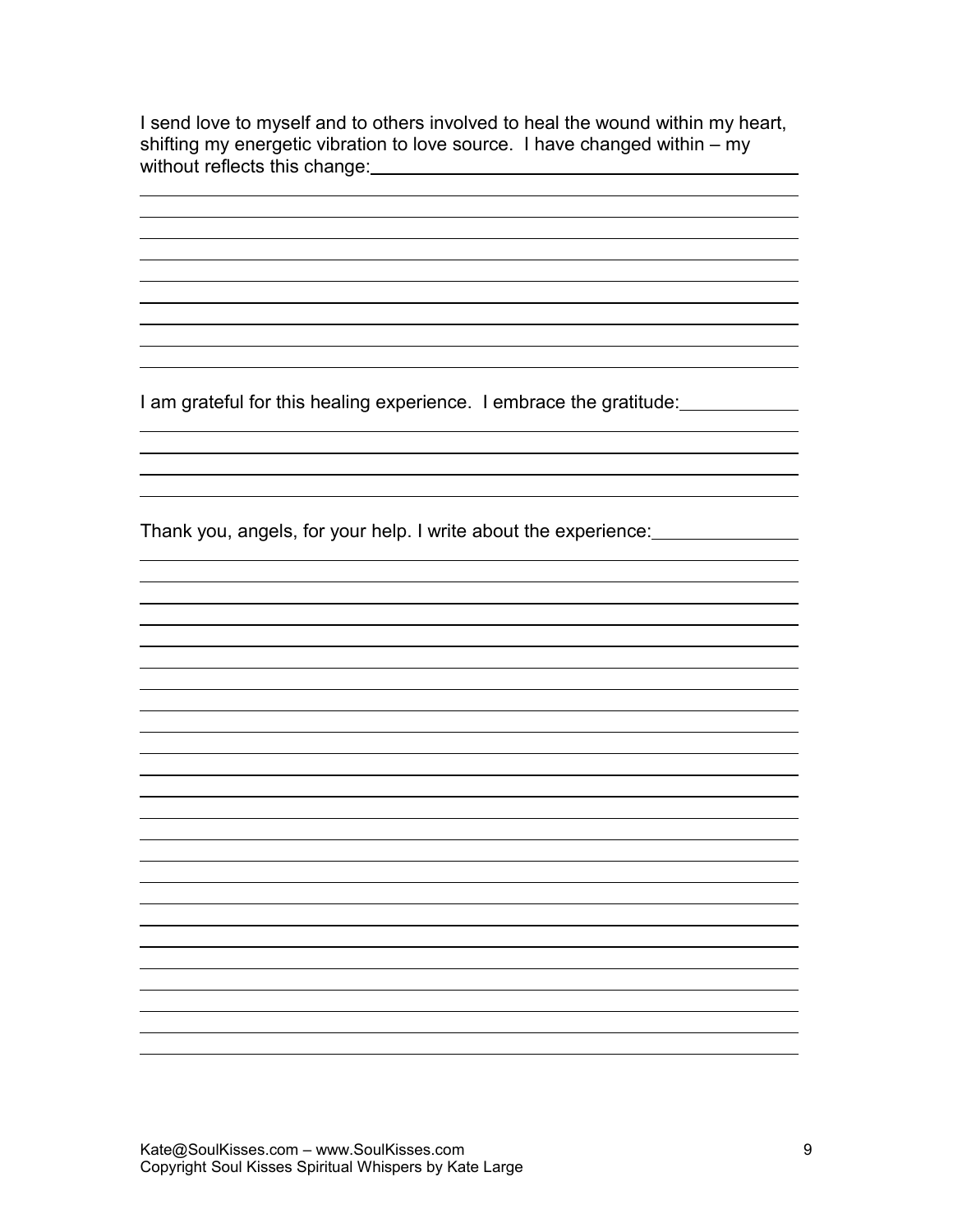## **Section FIVE**

**Fully Supported!**

## **Fully Supported Class Exercise**

The key to everything is our <u>second that the set of the set of the set of the set of the set of the set of the set of the set of the set of the set of the set of the set of the set of the set of the set of the set of the </u>

Our thoughts are \_\_\_\_\_\_\_\_\_\_\_\_\_\_\_ and they create our \_\_\_\_\_\_\_\_\_\_.

Notes:



You will find journal pages from this class pages 11-16 and BONUS Prosperity Journal pages 17-20.

May you be profoundly blessed in this moment and in every moment after…

In love and light, Kate

**Additional Tools:** Help forgiving: **Give Yourself the Gift of Forgiveness class**

Help disconnecting the cords that tie you to the wounds of your heart: **Disconnect the Cords to Heal the Wounds of Your Heart class**

Help writing to your angels: **Angel Writings Journal**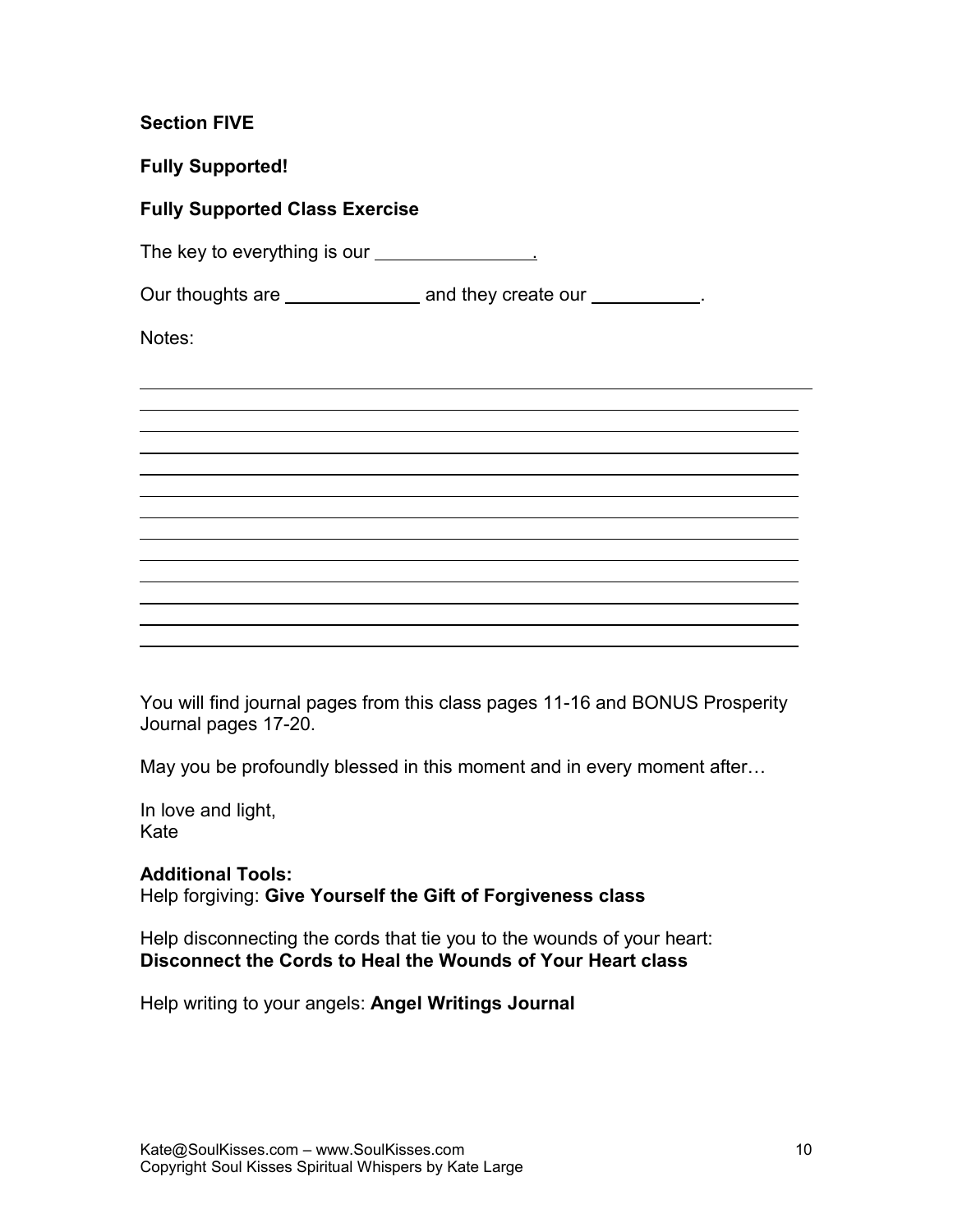## **Additional Journal Pages:**

Date: New York Planning

Prayer: Father Mother God, Creator of All That is, I ask that only those of the light be allowed to communicate with me. I ask you to help me open my heart to heal this life situation, event or relationship. In gratitude, Amen

(or prayer of your choice)

 $\overline{a}$ 

 $\overline{a}$ 

 $\overline{a}$ 

 $\overline{a}$ 

Today I ask my angels to help me

Amen

Life situation, event or relationship I wish to understand and heal:

I anchor healing this resistance by writing: I'm willing to look deeply within to heal this life situation, event or relationship from this SAFE place:

I step outside the emotions of this situation and ask: Angels, please show me the root source of the pain/resistance I feel within me regarding this life situation, event or relationship: event of relationship: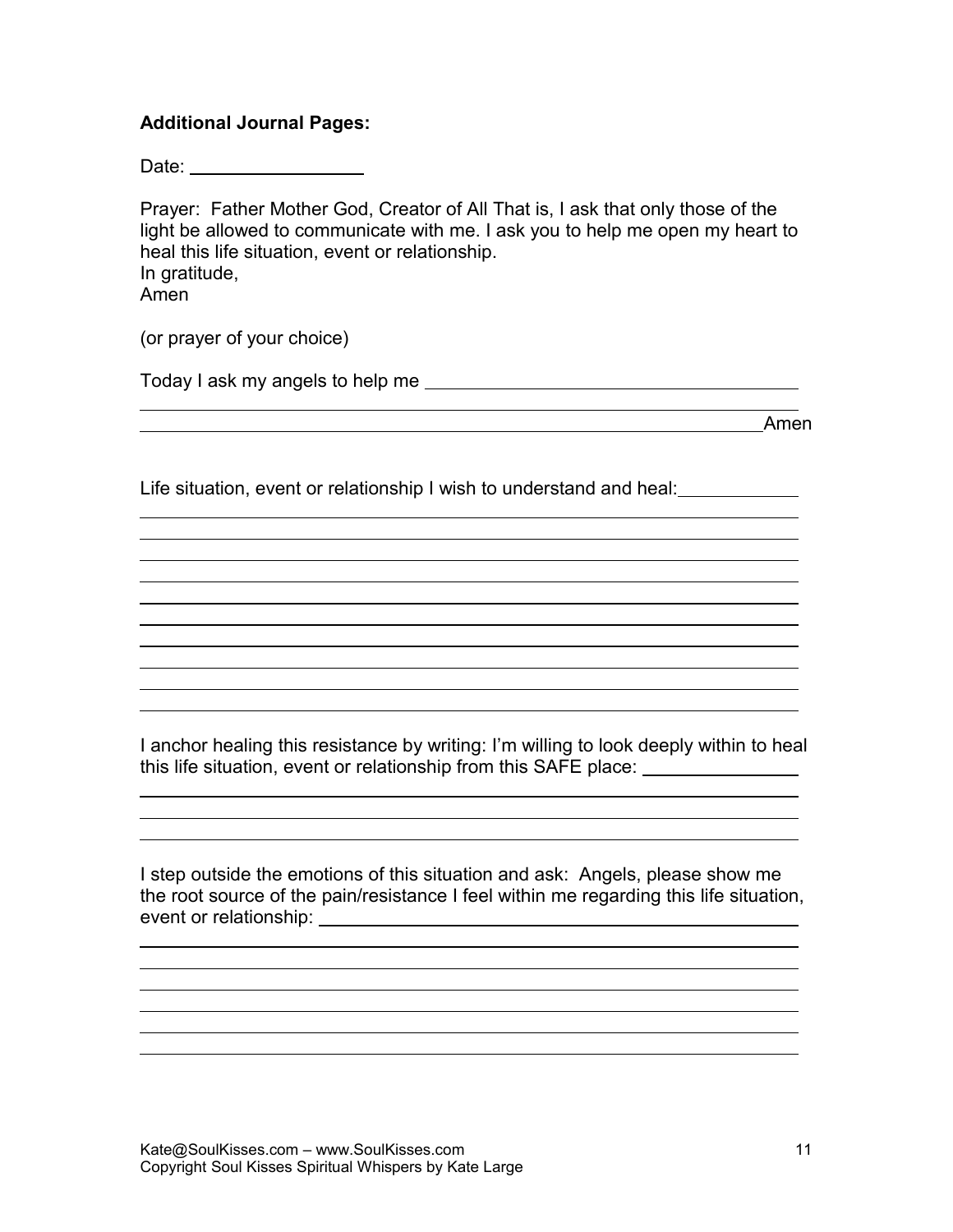Angels, please show me all life events that feed the energy of this resistance/fear:

 $\overline{a}$ 

 $\overline{a}$ 

 $\overline{a}$ 

 $\overline{a}$ 

Who was involved in my earliest experience with this energy of resistance?

<u> 1989 - Johann Barn, mars ann an t-Amhain Aonaichte ann an t-Aonaichte ann an t-Aonaichte ann an t-Aonaichte a</u>

I affirm my healing by writing: *I am safe now – I am in a safe place to heal this resistance*:

the control of the control of the control of the control of the control of the control of the control of the control of the control of the control of the control of the control of the control of the control of the control and the control of the control of the control of the control of the control of the control of the control of the

<u> 1989 - Johann Stoff, deutscher Stoff, der Stoff, der Stoff, der Stoff, der Stoff, der Stoff, der Stoff, der S</u>

<u> 1989 - Johann Barbara, martin amerikan basar dan berasal dalam basa dalam basar dalam basar dalam basar dala</u>

Angels, please help me to disconnect from this wound of my heart, please show me the disconnection:

I forgive those involved, knowing forgiveness doesn't condone behavior. Forgiveness is a gift I give myself, disconnecting me from the pain of the experience: experience:

I forgive myself for my part in the experience: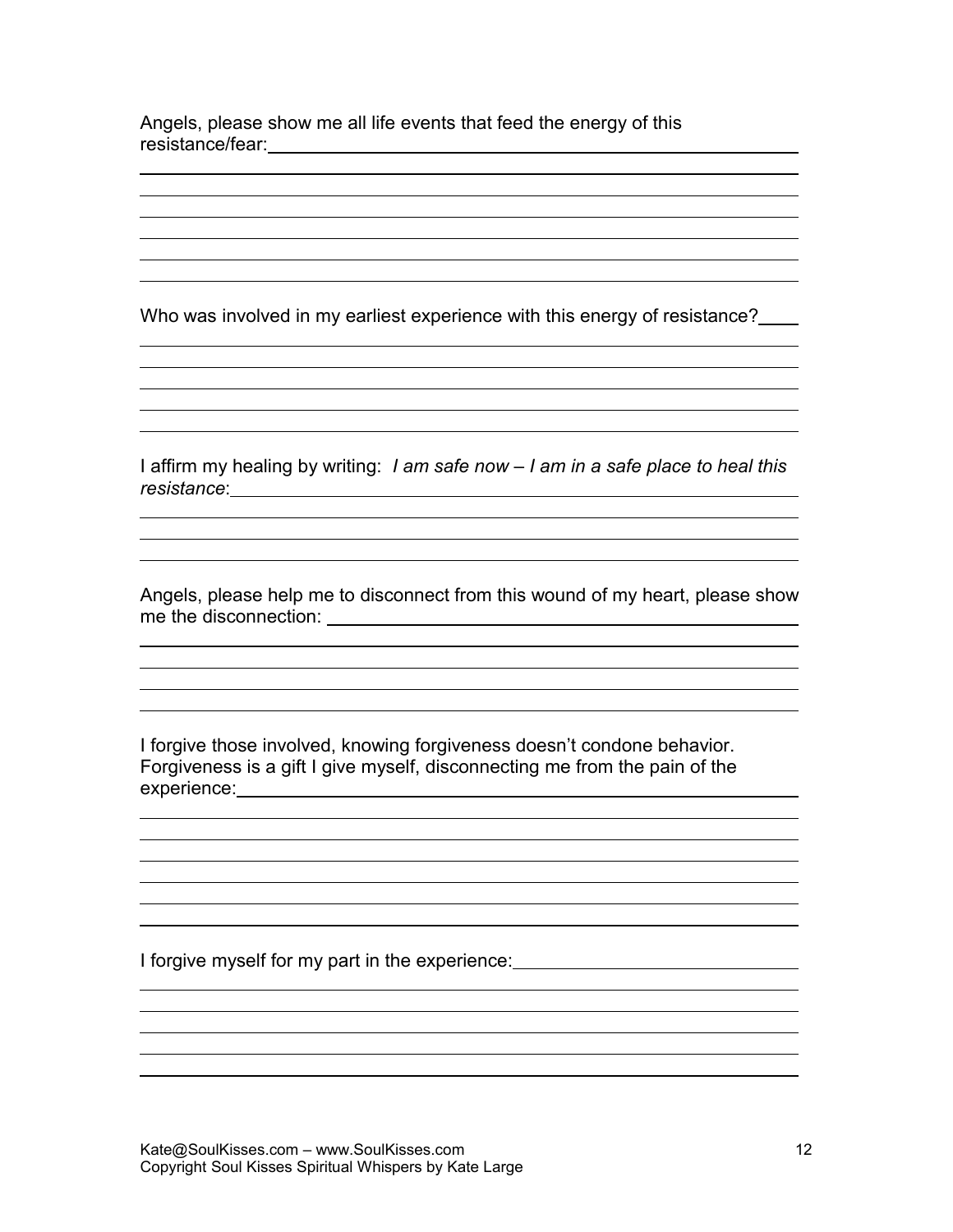I send love to myself and to others involved to heal the wound within my heart, shifting my energetic vibration to love source. I have changed within – my without reflects this change:

I am grateful for this healing experience. I embrace the gratitude:

 $\overline{a}$ 

Thank you, angels, for your help. I write about the experience: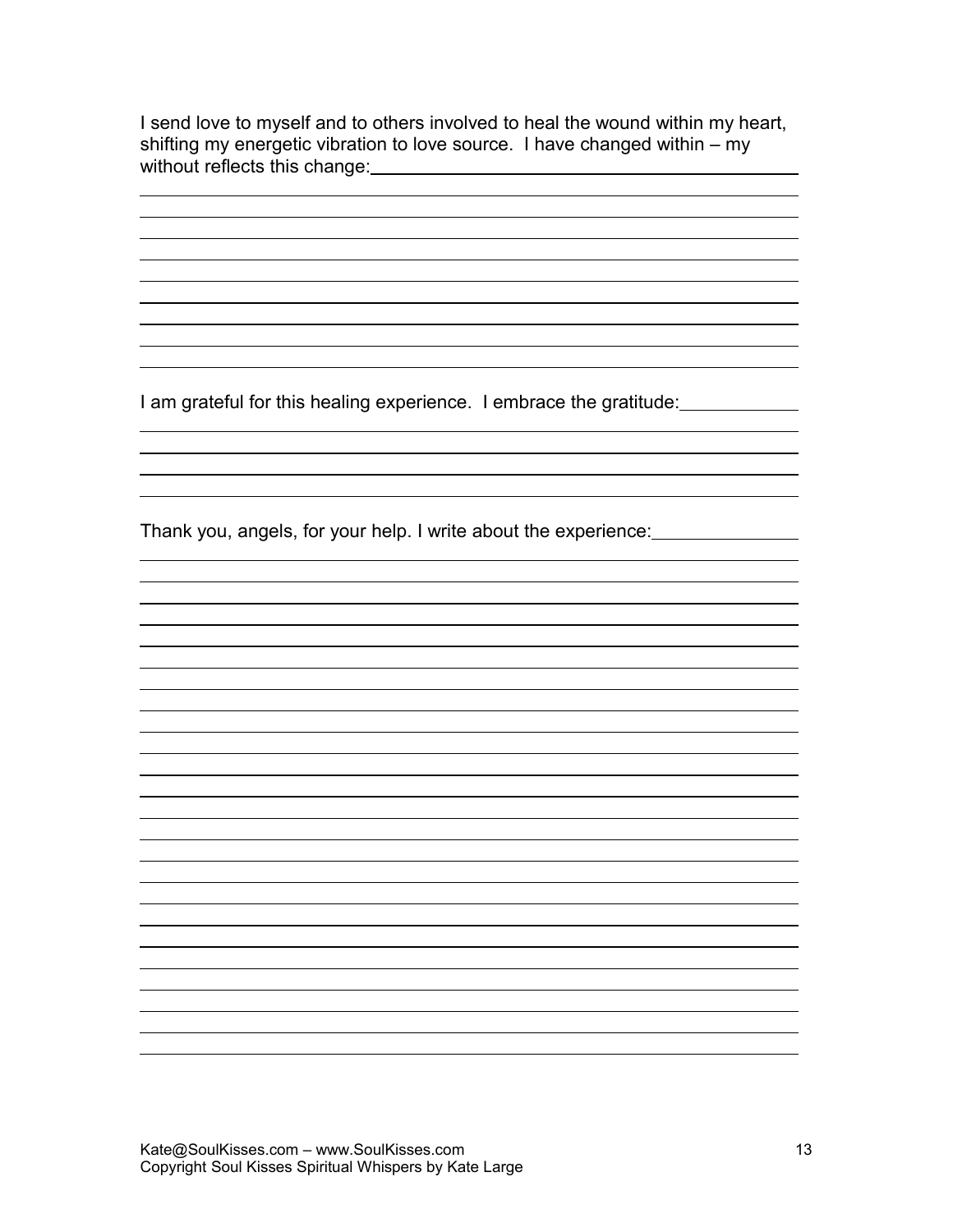Date: **Date: Date: Date: Date:** 

Prayer: Father Mother God, Creator of All That is, I ask that only those of the light be allowed to communicate with me. I ask you to help me open my heart to heal this life situation, event or relationship. In gratitude, Amen

(or prayer of your choice)

 $\overline{a}$ 

 $\overline{a}$ 

 $\overline{a}$ 

 $\overline{a}$ 

Today I ask my angels to help me

<u>Ament and the set of the set of the set of the set of the set of the set of the set of the set of the set of the set of the set of the set of the set of the set of the set of the set of the set of the set of the set of th</u>

Life situation, event or relationship I wish to understand and heal:

I anchor healing this resistance by writing: I'm willing to look deeply within to heal this life situation, event or relationship from this SAFE place:

<u> 1980 - Johann Barbara, martxa alemaniar a</u>

I step outside the emotions of this situation and ask: Angels, please show me the root source of the pain/resistance I feel within me regarding this life situation, event or relationship: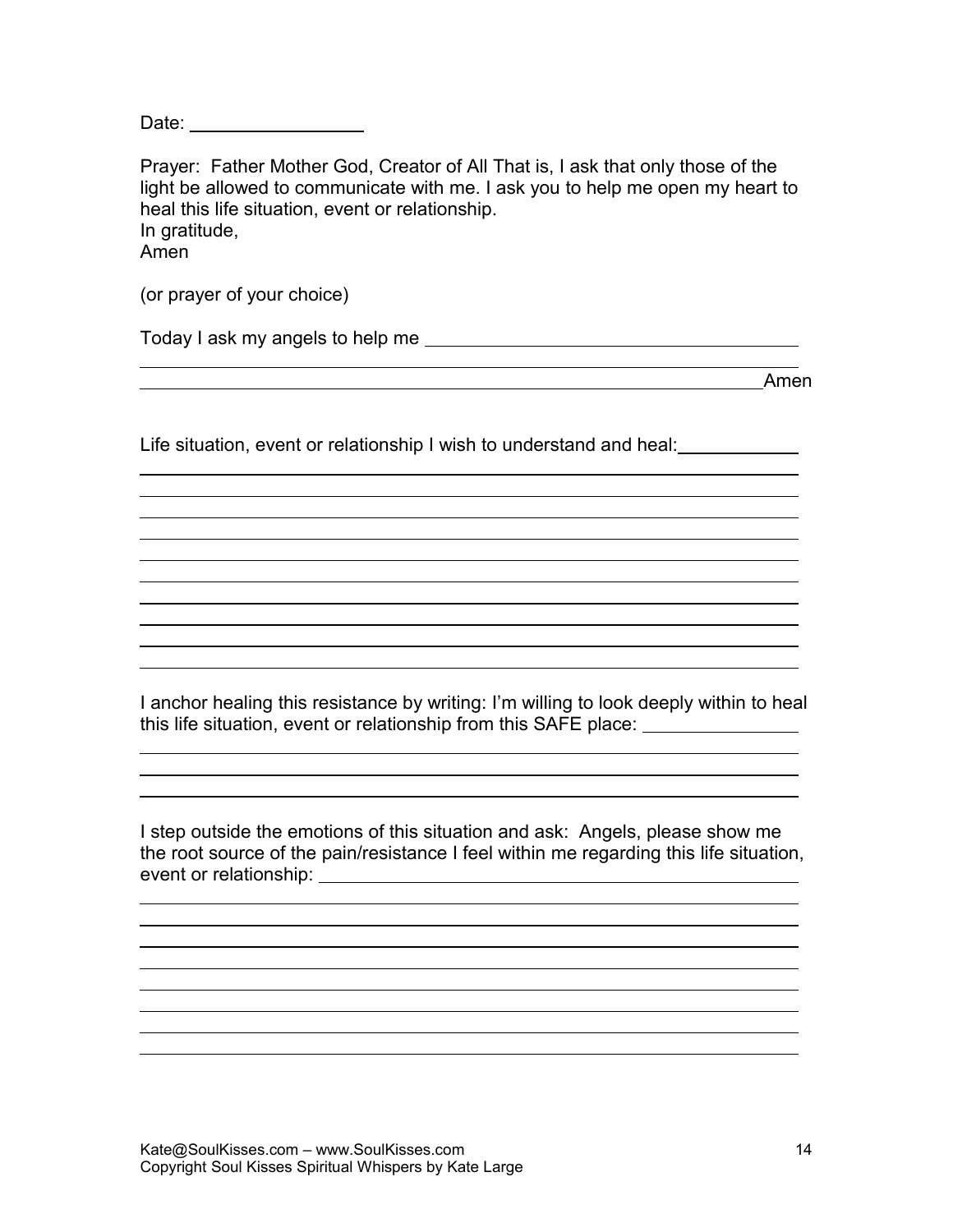Angels, please show me all life events that feed the energy of this resistance/fear:

 $\overline{a}$ 

 $\overline{a}$ 

 $\overline{a}$ 

 $\overline{a}$ 

Who was involved in my earliest experience with this energy of resistance?

<u> 1989 - Johann Barn, mars ann an t-Amhain Aonaichte ann an t-Aonaichte ann an t-Aonaichte ann an t-Aonaichte a</u>

I affirm my healing by writing: *I am safe now – I am in a safe place to heal this resistance*:

the control of the control of the control of the control of the control of the control of the control of the control of the control of the control of the control of the control of the control of the control of the control and the control of the control of the control of the control of the control of the control of the control of the

<u> 1989 - Johann Stoff, deutscher Stoff, der Stoff, der Stoff, der Stoff, der Stoff, der Stoff, der Stoff, der S</u>

Angels, please help me to disconnect from this wound of my heart, please show me the disconnection:

I forgive those involved, knowing forgiveness doesn't condone behavior. Forgiveness is a gift I give myself, disconnecting me from the pain of the experience: experience:

I forgive myself for my part in the experience: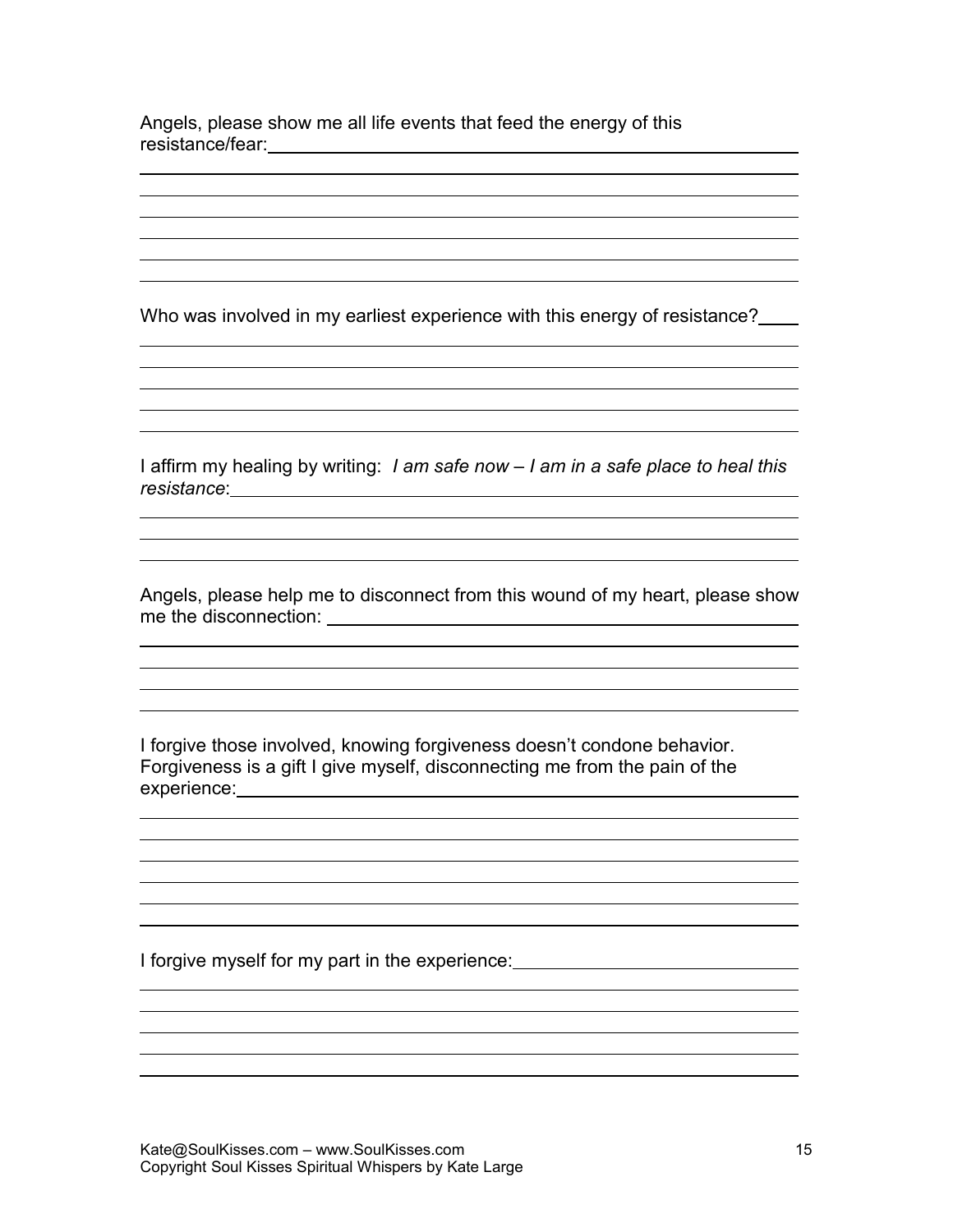I send love to myself and to others involved to heal the wound within my heart, shifting my energetic vibration to love source. I have changed within – my without reflects this change:

I am grateful for this healing experience. I embrace the gratitude:

 $\overline{a}$ 

Thank you, angels, for your help. I write about the experience: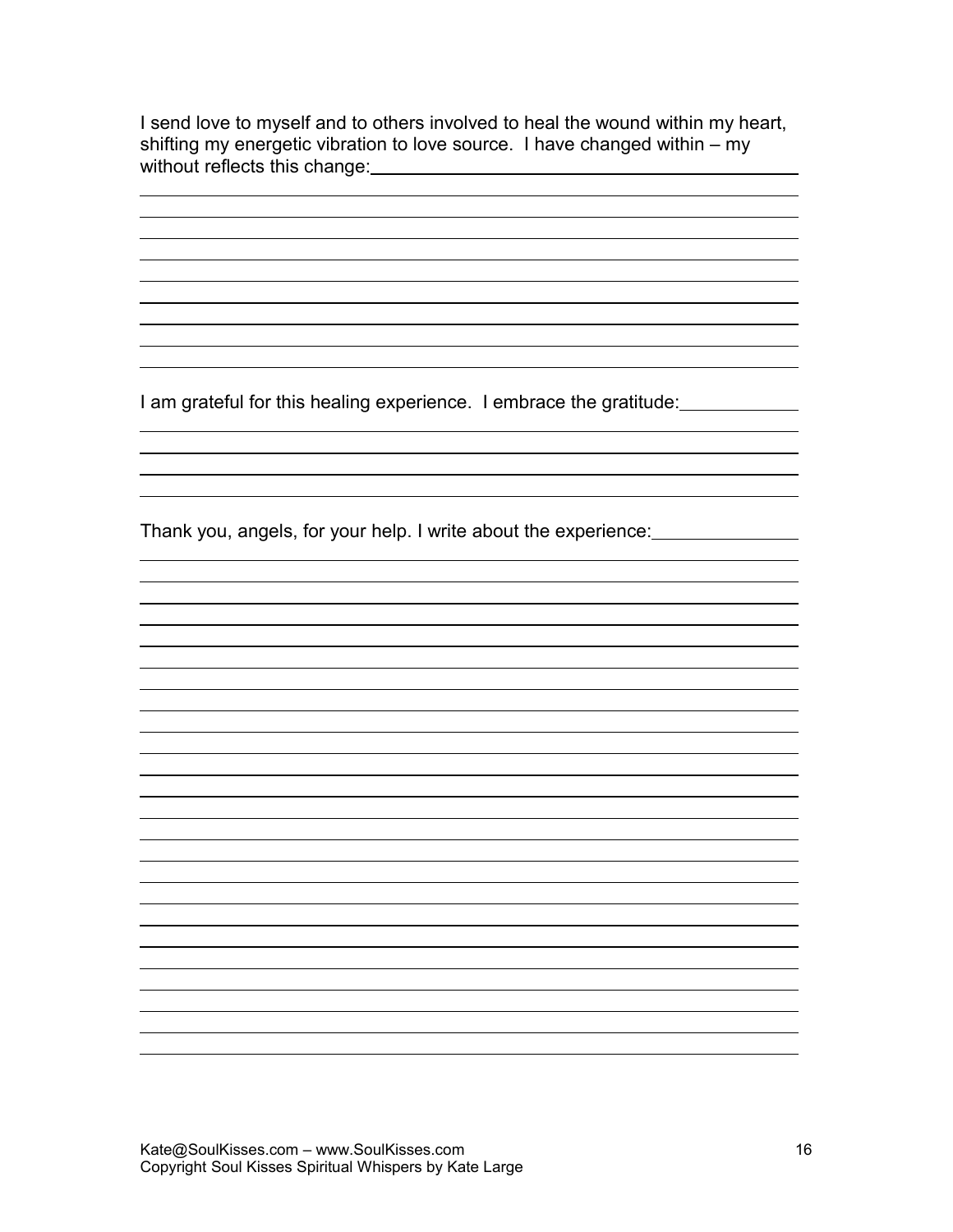## **BONUS: Prosperity Journal Pages**

Date:

 $\overline{a}$ 

 $\overline{a}$ 

 $\overline{a}$ 

 $\overline{a}$ 

 $\overline{a}$ 

 $\overline{a}$ 

Prayer Request: Today I ask my angels to help me identify, face, disconnect and heal the fear that blocks my prosperity. Amen

Angels, please show me the fear within me that blocks my prosperity:

I anchor healing this resistance/fear by writing: *"I'm willing to look deeply within to disconnect from and heal this fear within me."*

<u> 1989 - Andrea Station Barbara, amerikan bahasa perang perang perang perang perang perang perang perang perang</u> and the control of the control of the control of the control of the control of the control of the control of the

Is there anything in my Past Experience Archive that matches the resistance of this life event, situation or relationship?

Is there an earlier experience that matches this life event, situation or relationship?

Who was involved in my earliest experience with this energy of resistance?

<u> 1989 - Johann Stoff, deutscher Stoffen und der Stoffen und der Stoffen und der Stoffen und der Stoffen und der</u>

I affirm my healing by writing: *I am safe now – I am in a safe place to heal this resistance*: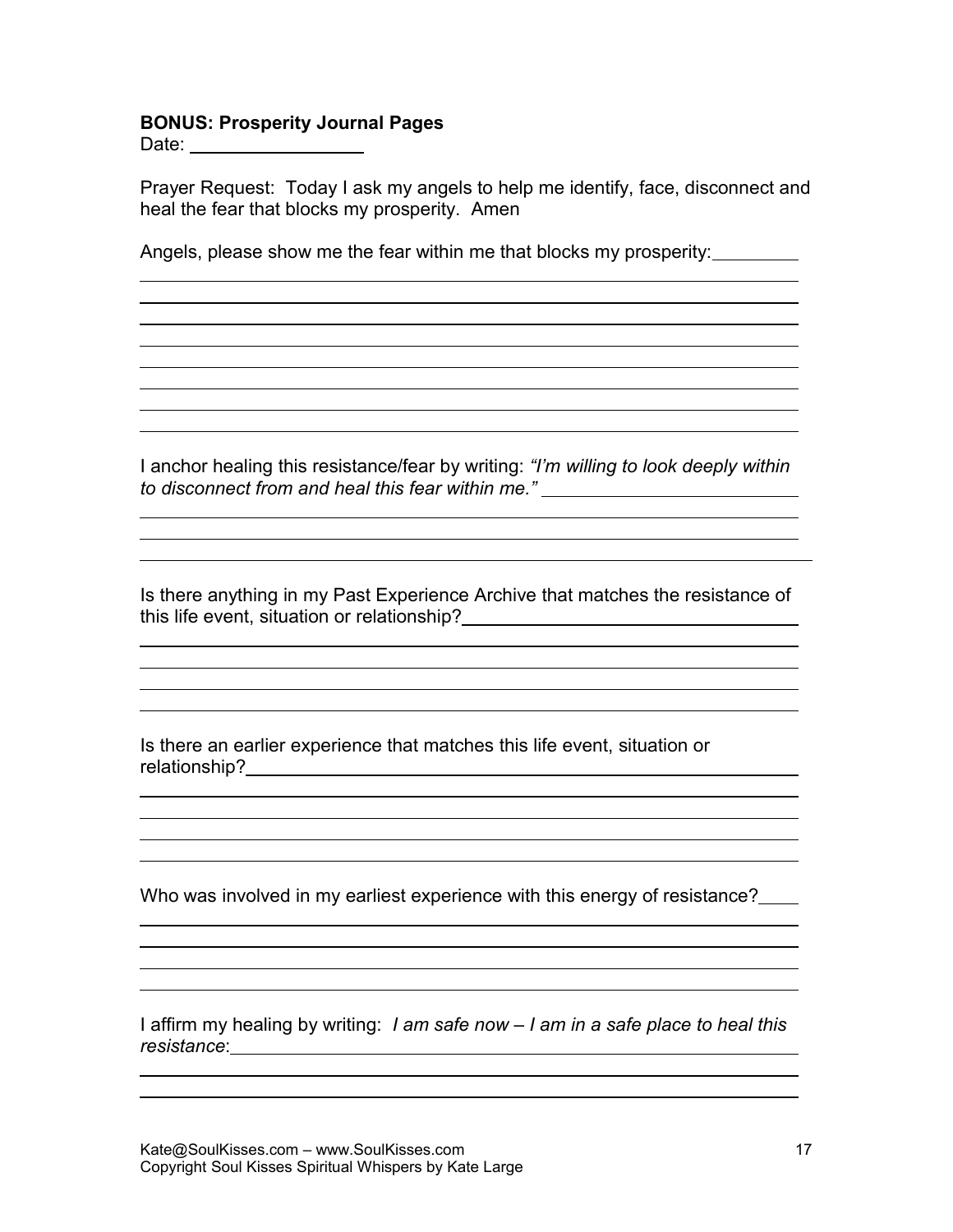I forgive those involved, knowing forgiveness doesn't condone behavior. Forgiveness disconnects me from the pain of the experience:

<u> 1989 - Johann Barn, amerikansk politiker (d. 1989)</u>

I forgive myself for my part in the experience:

 $\overline{a}$ 

 $\overline{a}$ 

 $\overline{a}$ 

 $\overline{a}$ 

I send love to myself and to others involved to heal the wound within my heart, shifting me to love source energy. I have changed within – my without reflects this change: <u>example and contract and contract and contract and contract and contract and contract and contract and contract and contract and contract and contract and contract and contract and contract and contract and c</u>

the control of the control of the control of the control of the control of the control of the control of the control of the control of the control of the control of the control of the control of the control of the control

<u> 1980 - Johann Barn, fransk politik (d. 1980)</u> 

<u> 1989 - Johann Stoff, deutscher Stoff, der Stoff, der Stoff, der Stoff, der Stoff, der Stoff, der Stoff, der S</u>

<u> 1989 - Johann Stoff, amerikansk politiker (\* 1908)</u>

I am grateful for this healing experience. I embrace the gratitude and open the way to receive prosperity that is my birthright:<br>

I am grateful to others for their part in this *Golden Opportunity* to heal this resistance/fear within me:

Thank your angelic helpers and use this space to write about the experience: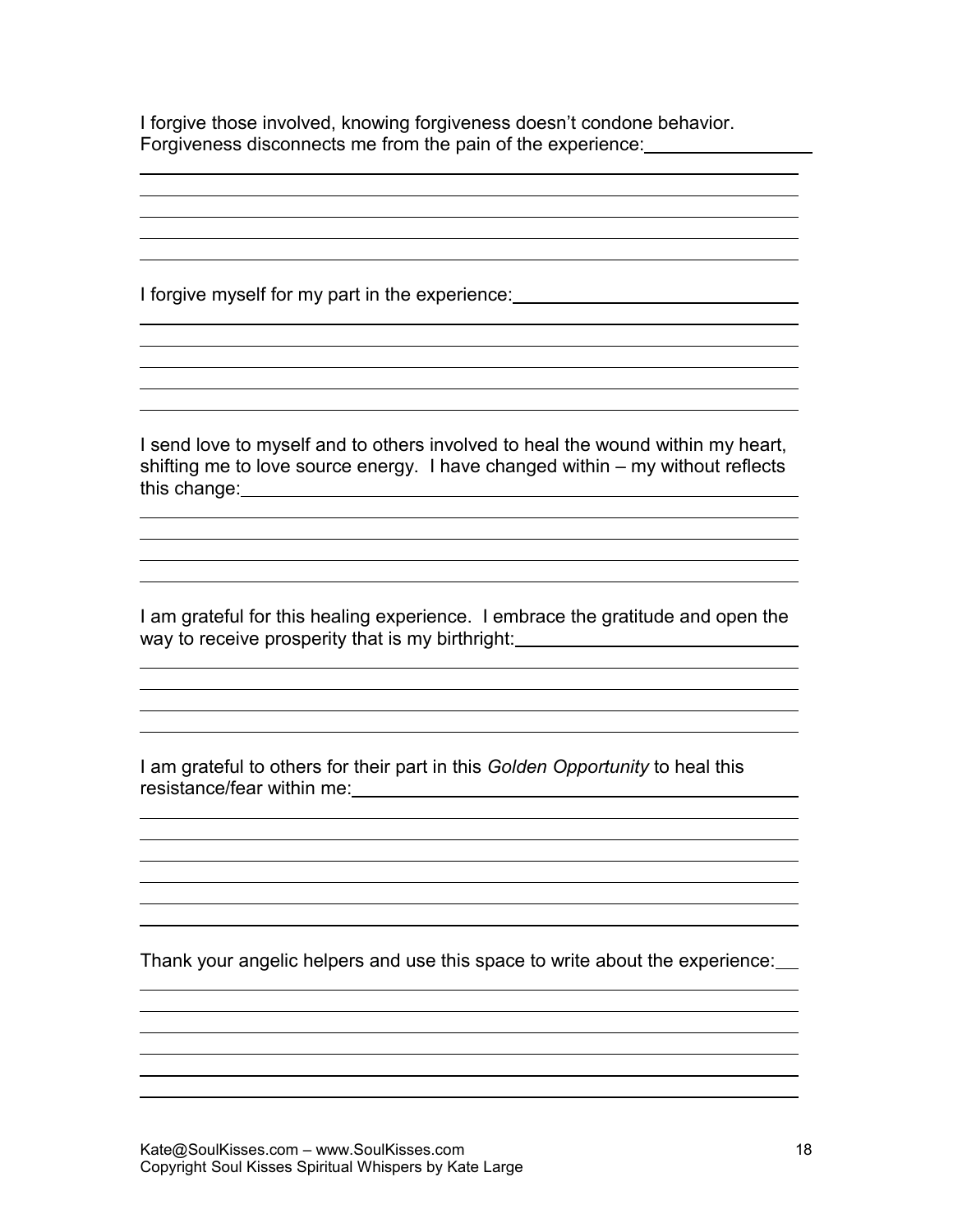Date:

 $\overline{a}$ 

 $\overline{a}$ 

 $\overline{a}$ 

 $\overline{a}$ 

 $\overline{a}$ 

 $\overline{a}$ 

Prayer Request: Today I ask my angels to help me identify, face, disconnect and heal the fear that blocks my prosperity. Amen

Angels, please show me the fear within me that blocks my prosperity:

I anchor healing this resistance/fear by writing: *"I'm willing to look deeply within to disconnect from and heal this fear within me."*

and the control of the control of the control of the control of the control of the control of the control of the

Is there anything in my Past Experience Archive that matches the resistance of this life event, situation or relationship?

Is there an earlier experience that matches this life event, situation or relationship?

Who was involved in my earliest experience with this energy of resistance?

I affirm my healing by writing: *I am safe now – I am in a safe place to heal this resistance*: